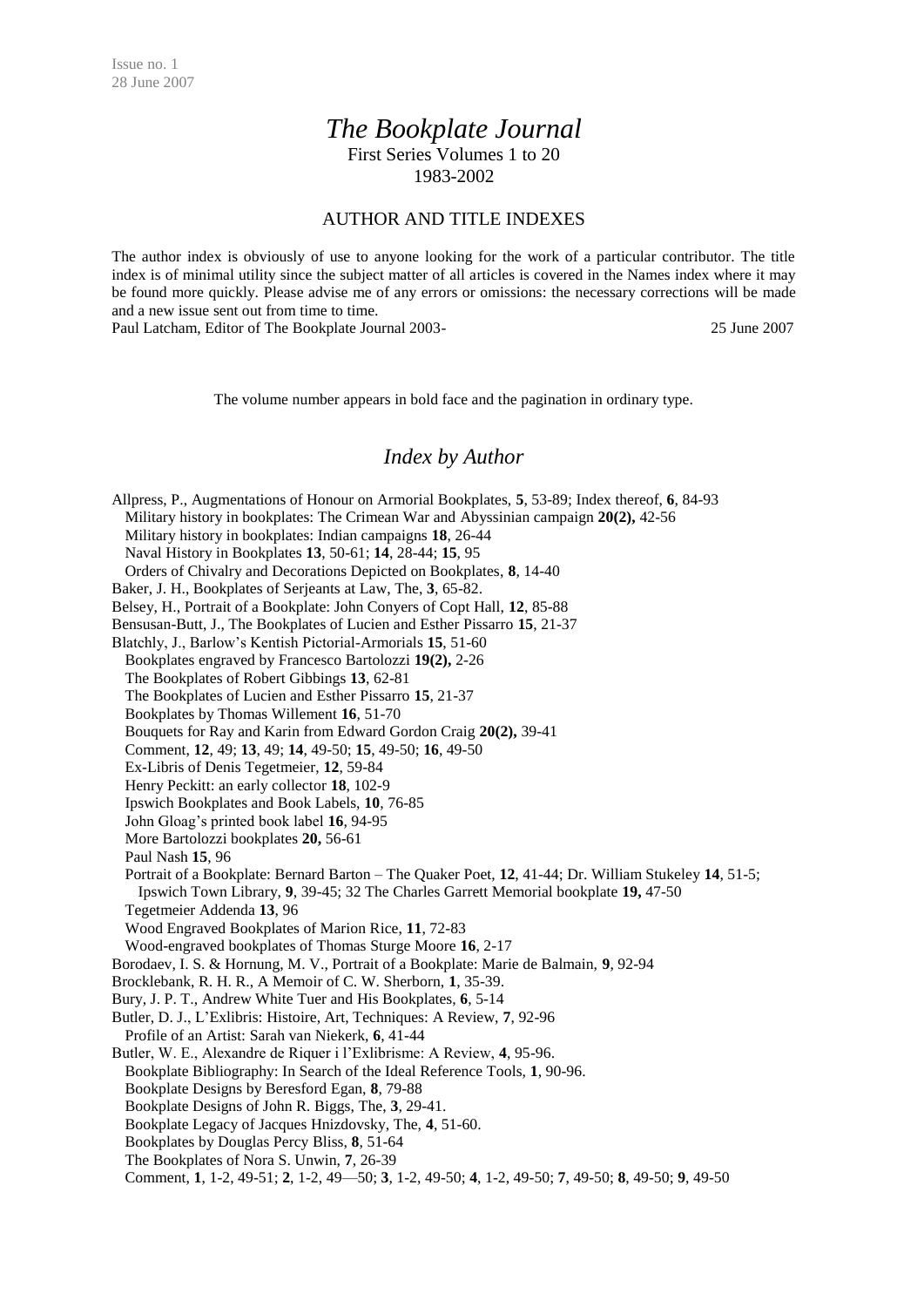Exlibris in Büchern der Bibliothek der Universitat Konstanz: A Review, **9**, 95-96 Katazome Bookplates, **4**, 29-37. Portrait of a Bookplate: Unrecorded Dobuzhinskii Design, **1**, 87-89; Dennis Yates Wheatley, **4**, 92-94; Maximilian Robert and Sofia Percy-Ffrench, **7**, 85-87 Profile of an Artist: Leslie Benenson, **5**, 39-41; Stanley Reece, **8**, 89-91; Oriol Bath, **9**, 89-91 Reflections on Disposing of Bookplate Collections, **1**, 26-34. Some Recollections of a Bookplate Collector: A Review, **7**, 88-91 Thomas Bewick and Russia, **7**, 51-72 (transl.), Dante and His *Divine Comedy* on Bookplates, **4**, 61-72. (transl.), Theatrical Bookplates in the Tenin Collection, **2**, 75-87. Campbell, C., Bookplates of William Nicholson **15**, 2-17 Campbell of Succoth, Sir I., Bt., Armorials by Dennis Endean Ivall **14**, 85-94 Gordon Macpherson's Bookplate Designs, **12**, 11-29 John Macleod of Colbecks **20(2),** 35-38 Portrait of a Bookplate: John Campbell **16**, 87-90 Three bookplates by Don Pottinger **20,** 50-5 Two eighteenth century Clan Chiefs and their bookplates **18**, 19-25 Cardozo, L. L., Profile of an Artist: David Kindersley, **5**, 90-93 Chambers, D. J., Profile of an Artist: Will Carter, **2**, 41-42; Richard Shirley Smith, **3**, 42-43. Chuluunbaatar, Sh., Mongolian Bookplates, **7**, 73-81 Colvin, C., Early Bookplates by Paul Nash, The, **2**, 3-18. Gaudean, G., Contemporary Trends in Bookplate Design, **1**, 52-64 Hill, J., Bookplates of Dora Carrington **15**, 75-87 Holloway, E., Profile of an Artist: Philip Hagreen, **3**, 88-90. Hornung, M. V., see Borodaev, I. S. Howard, D. S., Bookplate Design and Chinese Armorial Porcelain, **2**, 29-40. Hughey, A. C., Edmund Dulac – his bookplate designs **18**, 58-75 Jambaldorj, S., Mongolian Bookplates, **7**, 73-81 Jansen, G., Pravoslav Sovak as a Bookplate Designer, **4**, 82-88. Junod, B., Bookplate Collections in Swedish Public Institutions, **3**, 16-28. Marshal Tito's Bookplate **13**, 46-48 Portrait of a Bookplate: Reg Butler, **3**, 44-46; King Carl XVI Gustaf **3**, 91-93; Louis Michaud, **2**, 91-94; Carl Gustav Jung, **5**, 42-46 Prices…Prices…, **10**, 5-11 Review: Ex Libris. Hasip Pektas **15**, 92-94 Kindersley, D., Lettering on Bookplates, **1**, 3-15. Knott, D. H., The Bookplates of Philip Hagreen: A Review, **1**, 46-48. Lasner, M. S., The bookplates of Aubrey Beardsley **18**, 3-18 Latcham, P., Catálogo de Ex-Libris de Bibliotecas Españolas: A Review, **8**, 95-96 Ex Libris. Quaderns d'investigació exlibrística Nos. 6-9: Don Quixote on Ex-libris: A Review, **12**, 95-96 Portrait of a Bookplate: Herefordshire Female Servants' Reward Society, **6**, 80-83 Lattimore, C. R., Heraldry and Bookplates, **2**, 61-74. In Memoriam Darlene Johnson Butler, **8**, 48 In Memoriam: Stephanie Schofield **19,** 56 Lee, B. N., Archbishop Bruno Bernard Heim's Bookplate Designs **13**, 82-93 Arthur Robertson: An Excursion in Pursuit of an Elusive Bookplate Artist, **10**, 12-38 Barlow's Kentish Pictorial-Armorials **15**, 51-60 Bishop John Hall and Dr. Charles Sloper: benefactors **19,** 51-5 Bookplates at Oscott College, Birmingham, **8**, 4-13 Bookplates by George Mackley and Monica Poole **19(2),**, 27-45 Bookplates by William Isaac and James Taylor, **18**, 45-51 Bookplates Engraved by Michael Burghers, (Pt. I) **12**, 50-58; (Pt. II) **13**, 30-38 Bookplates in the News, 1970-1985: A Review, **5**, 47 -48 Bookplates of Ezekiel Abraham Ezekiel of Exeter, **9**, 16-35 The Bookplates of Robert Austin, **5**, 319 Bookplates of William Darling and John Peter Thompson, **10**, 50-75; **11**, 2—20 Bookplates of William Henshaw, **11**, 50-71; **12**, 2-10 Comment, **5**, 1-2, 49-52; **6**, 1-4, 49-50; **7**, 1-3; 8, 1-3; **9**, 1-7; **10**, 1-4; **10**, 49; **11**, 1; **11**, 49; **12**, 1; **13**, 1; **14**, 1-2; **15**, 1; **16**, 1; **17,** 1-3; 18, 1-2; 57; **19,** 1-3; **19(2),** 1-2; **20,** 1-2; **20(2),** 1-2 Die Exlibris des Emil Orlik: A Review, **11**, 44-48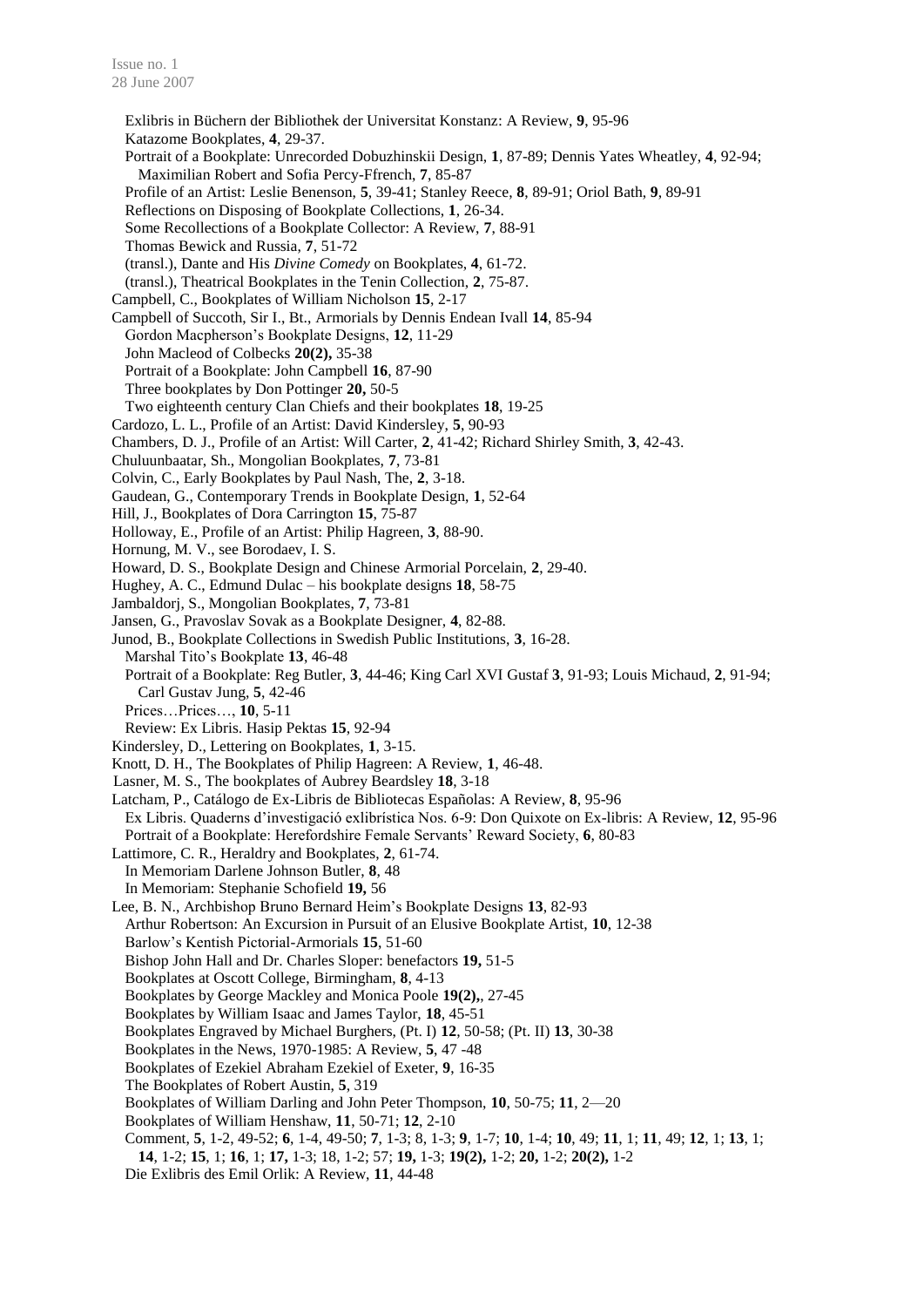Dorothea Braby and Her Bookplates, **8**, 65-74

- The Engraved Bookplates of Eric Gill 1908-1940: A Review, **5**, 98-100
- Ex-Libris o el arte de identificar sus libros 1470-1988: A Review, **6**, 94-96
- In Memoriam: Darlene Johnson Butler, **8**, 48
- John Duke Coleridge and His Bookplates, **7**, 4-17
- John Keyes Sherwin, **1**, 75-83.
- Kenneth Hobson's bookplate designs **20(2),** 2-34
- Manuscript Ex-Libris, **7**, 18-25
- Old Friends, Old Books, Old Wines **14**, 57-70
- Portrait of a Bookplate: Daniel and Thomas Bellamy, **4**, 42-45; Caesar Ward and Richard Chandler, **2**, 43-46; Willen Library, **1**, 43-45; T. Espin, **6**, 45-47; Peter Muilman, **7**, 43- 46; Robert Reid, **8**, 44 47; Theophilus Lindsey Bequest Label, **8**, 92-94; Edward King, **11**, 32-35; Emperor Haile Sellassie, **10**, 90- 93; **11**, 36-37; Amice Calverley **15**, 88-91; 30 John Rutter **17,** 26-8; 31 John Comyns of Wood **18**, 110-2; '32' (i.e.33) Revd. Hugh Bailye, A.M. **20,** 62-4.
- Premium Bookplates of Trinity College, Dublin, **9**, 51-77
- Profile of an Artist: Diana Bloomfield, **4**, 38-41; Gerald Cobb, **2**, 88-90; Joan Hassall, **1**, 84-86; Mark Severin, **1**, 40-42; Henry Wilkinson, **4**, 89-91; Hilary Paynter, **6**, 76-79; Anne Jope, **7**, 82-84; Reg Boulton, **8**, 41-43; Jeffery Matthews, **12**, 45-48; Claire Dalby, **9**, 36-38; Frank Martin, **10**, 86-89; John Lawrence, **10**, 39-42; Ron Smith **13**, 42-45; Rosalind Bliss **14**, 45-47; Mark Bury **16**, 91-93; Graham Rust **19,** 44-6; Timothy Noad 18, 52-6.
- St Elisabeth of Russia **16**, 46-48
- Simon Gribelin, **6**, 15-40
- Some Bonaparte, Murat and Leuchtenberg bookplates **17,** 10-25
- Some Macabre Bookplates **16**, 18-29
- Some Rothschild bookplates **20,** 2-17
- The Typographic Bookplates of Ward Ritchie: A Review, **9**, 47-48
- Three Bulgarian royal bookplates **19(2),** 60-4
- Universal ex-libris: trifles too often unconsidered **18**, 76-94
- Visit to Philip Hagreen, A, **3**, 83-87.
- William Bell Scott's Place in Bookplate History, **4**, 3-19.
- Lewis, J., Printers', Stationers', and Ex-Libris labels **14**, 3-9
- Lilien, O. M., Bookplate Designs of E. M. Lilien, **4**, 73-81. Printing Processes for Bookplates: A Critique, **2**, 51-60.
- Lowe, I., Bookplates of Wilfred Fairclough, **9**, 8-15
- Mackay, G., The bookplates of William Haskoll **17,** 28-48 The bookplates of Richard Mountaine, Part I **19(2),** 46-59; Part II **20,** 18-49
- Makedonskaia, E. I., Bookplates and Libraries of the Counts Sheremetev, **6**, 51-68
- Dante and His *Divine Comedy on* Bookplates, **4**, 61-72. Libraries and Bookplates of the Princes Volkonskii, **9**, 78-88
- Theatrical Bookplates in the Tenin Collection, **2**, 75-87.
- 
- Millburn, J. R., Trade Cards and Bookplates **15**, 61-74
- Newman, L. M., The Bookplates of Gwen Raverat **16**, 71-86
- Parfit, C., Bookplate Collecting in Japan, **4**, 20-28.
- Japanese Ex-libris: A Historical Survey **15**, 38-48

Pask-Hughes, F., Bibliografia Italiana dell'ex-libris, con il patrocinio dell' Accademia dell'ex-libris: L'ex-libris, Amor di Libro, Ieri e Oggi: Reviews, **7**, 47-48

- Pask-Hughes, F., see Tramontin, V.
- Paucker, P., Bookplates by Elizabeth Friedlander **17,** 4-9
- Pavlova, G. K., Russian Royal Bookplates, **3**, 51-64.
- Paynter, H., Profile of an Artist: Simon Brett, **7**, 40-42; Michael Renton, **11**, 92-96; Peter Reddick, **12**, 89-92
- Pincott, A., Review: Bookplate International **13**, 94-96
- Presswell, P., Bookplates from F. Osborn & Co. Ltd./Herbert Francis Wauthier **16**, 30-45
- Denis Robert Pack-Beresford's bookplate 18, 95-101
- Purdey, B., A Bookplate by Cyril Davenport **15**, 18-20
- Randeria, P. K., Portrait of a Bookplate **13**, 39-41
- Rights, E. A., Bank B. Gordon bookplates **19,** 32-43
- R[obinson], S., John Duke Coleridge and His Bookplates, **7**, 4-17
- Sandon, H., The Bookplates of Robert Hancock, James Ross, and William Bache: A Review, **6**, 48
- Scheffer, H. R., The Bookplates of Alfred Cossmann, **3**, 3-15.
- Schofield, A. B. & B. N. Lee, Bookplates by Sir Nevile Rodwell Wilkinson **19,** 4-31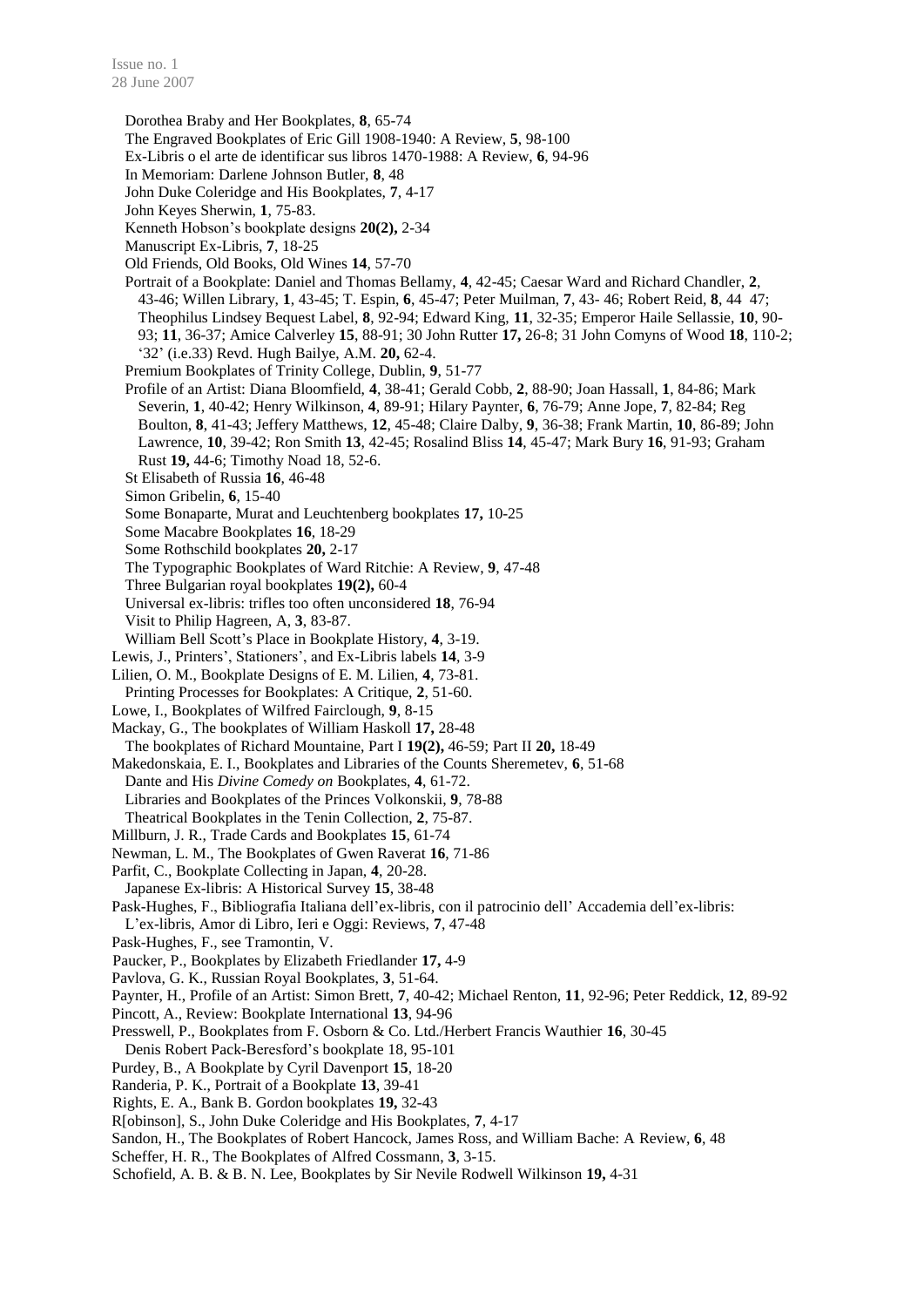Schofield, A. B. and S., The Bookplates of Ern Hill, **6**, 69-75

The George Heath Viner Collection in the British Museum Print Room: Bookplates by artists **17(2),** 1-64 Schofield, S., Bookplate Designs by Edith Anne Greene **14**, 71-84

Lena Milman's other ex-libris **16**, 96

Schwab, W., Portrait of a Bookplate: Elkan Nathan Adler, **5**, 94-97

Severin, M., J. A. C. Harrison. Artist and Engraver: A Review, **2**, 95-96.

Stone, W. M., Scissors and Paste, **8**, 75-78

Tanner, A., A Gardener's Collection, **12**, 30-40

Tramontin, V., Tranquillo Marangoni, Wood Engraver; The Man and the Artist, **11**, 21-27

Vengris, V. E., Lietuvos knygos zenklai, 1518-1918: A Review, **3**, 94-96.

Weissenborn, H., Geometrical Typographic Bookplate Design, **1**, 16-25.

Weissenborn, L., The Ex-Libris of Simon Brett: A Review, **2**, 47-48.

Welch, B., Review: The World of Ex-libris, Belgrade **14**, 95-6

Wertheim, S., Adventure of the Arthur Conan Doyle Bookplate, **1**, 65-74.

Young, T., Portrait of a Bookplate: Archibald Simpson, **11**, 90-91; St. Martin's School, York, **10**, 43-45 Some Bookplates in York Minster Library, **5**, 20-38

Welch, B., Ex Libris by Shin Taga, 1973-1992: A Review, **12**, 93-95 Musikalisches in exlibris: A Review, **10**, 94-96

White, C, The Bookplates of Edward Ardizzone **14**, 10-28 The Bookplate Designs of Jessie M. King **13**, 3-29

Wilson, J. L., A Bookplate Collector's Reminiscences, **11**, 84-89 British Royal Bookplates: A Review, **10**, 46-48 Profile of an Artist: Jonathan Stephenson, **11**, 29-31 Review: The Book Illustrations of Orlando Jewitt **14**, 48

## *Index by Title*

Adventure of the Arthur Conan Doyle Bookplate, The, **1**, 65-74. Alcuin, **5**, 21 Alphabetical List of Bookplates Containing Augmentations, **6**, 84-93 Andrew White Tuer and His Bookplates, **6**, 5-14 Archbishop Bruno Bernard Heim's Bookplate Designs, **13**, 83-93 Armorials by Dennis Endean Ivall, **14**, 85-94 Arthur Robertson: An Excursion in Pursuit of an Elusive Bookplate Artist, **10**, 12-38 Augmentations of Honour on Armorial Bookplates, **5**, 53-89 Bank B. Gordon bookplates, **19,** 32-43 Barlow's Kentish Pictorial-Armorials, **15**, 51-60 Bishop John Hall and Dr. Charles Sloper: benefactors, **19,** 51-5 Bookplate Bibliography: In Search of the Ideal Reference Tools, **1**, 90-96. Bookplate by Cyril Davenport, **15**, 18-20 Bookplate Collecting in Japan, **4**, 20-28. Bookplate Collections in Swedish Public Institutions, **3**, 16-28. Bookplate Collector's Reminiscences, **11**, 84-89 Bookplate Design and Chinese Armorial Porcelain, **2**, 29-40. Bookplate Designs by Beresford Egan, **8**, 79-88 Bookplate Designs of E. M. Lilien, The, **4**, 73-81. Bookplate designs of Edith Anne Greene, **14**, 71-84 Bookplate designs of Jessie M. King, **13**, 3-29 Bookplate Designs of John R. Biggs, The, **3**, 29-41. Bookplate Legacy of Jacques Hnizdovsky, The, **4**, 51-60. Bookplates and Libraries of the Counts Sheremetevs, The, **6**, 51-68 Bookplates at Oscott College, Birmingham, **8**, 4-13 Bookplates by Douglas Percy Bliss, **8**, 51-64 Bookplates by Elizabeth Friedlander, **17,** 4-9 Bookplates by George Mackley and Monica Poole, **19(2),** 27-45 Bookplates by Sir Nevile Rodwell Wilkinson, **19,** 4-31 Bookplates by Thomas Sturge Moore, **16**, 2-17 Bookplates by Thomas Willement, **16**, 51-70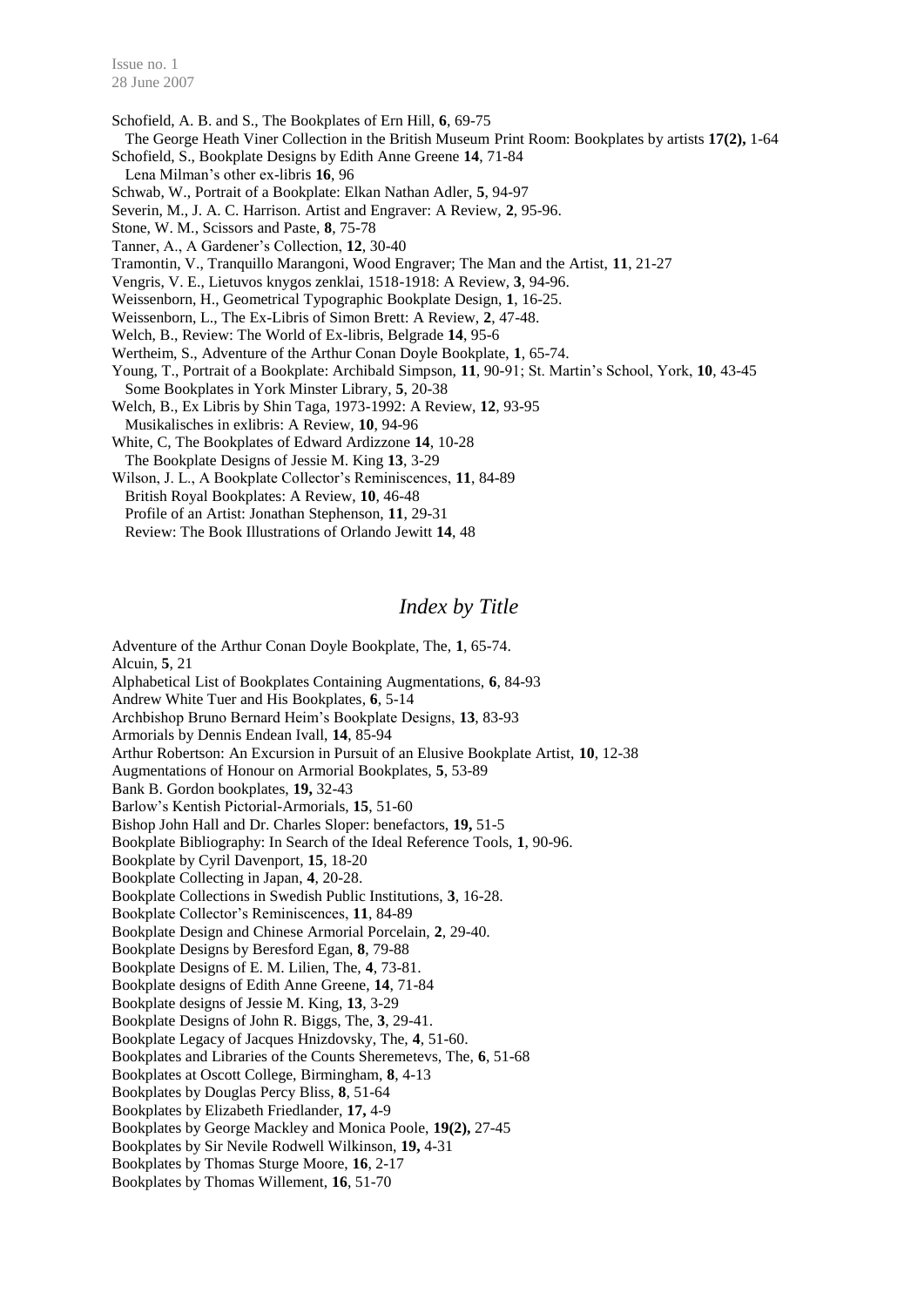Issue no. 1 28 June 2007

Bookplates by William Isaac and James Taylor, **18**, 45-51 Bookplates engraved by Francesco Bartolozzi, **19(2),** 2-26 Bookplates Engraved by Michael Burghers, (Pt. I) **12**, 50-58; (Pt. II) **13**, 30-38 Bookplates from F. Osborn & Co. Ltd./ H. F. Wauthier, **16**, 30-45 Bookplates of Alfred Cossman, The, **3**, 3-15. Bookplates of [by] Aubrey Beardsley, **18**, 3-18 Bookplates of Dora Carrington, **15**, 75-87 Bookplates of Edward Ardizzone, **14**, 10-28 Bookplates of Ern Hill, The, **6**, 69-75 Bookplates of Ezekiel Abraham Ezekiel of Exeter, **9**, 16-35 Bookplates of Gwen Raverat, **16**, 71-86 Bookplates of Lucien and Esther Pissarro, **15**, 21-37 Bookplates of Nora S. Unwin, The, **7**, 26-39 Bookplates of Robert Austin, **5**, 319 Bookplates of Robert Gibbings, **13**, 62-81 Bookplates of Serjeants at Law, The, **3**, 65-82. Bookplates of the Institution of Mechanical Engineers, **2**, 19-28. Bookplates of [by] Richard Mountaine, Part I, **19(2),** 46-59; Part II, **20,** 18-49 Bookplates of Wilfred Fairclough, **9**, 8-15 Bookplates of William Darling and John Peter Thompson, **10**, 50-75; 11, 2-20 Bookplates of [by] William Haskoll, **17,** 29-48 Bookplates of William Henshaw, **11**, 50-71; **12**, 2-10 Bookplates of William Nicholson, **15**, 2-17 Bouquets for Ray and Karin from Edward Gordon Craig, **20(2),** 39-41 Comment, **1**, 1-2, 49-51; **2**, 1-2, 49-50; **3**, 1-2, 49-50; **4**, 1-2, 49-50; **5**, 1-3, 49-52; **6**, 1-4, 49-50; **7**, 1-3, **8**, 1-3, 49-50; **9**, 1-7, 49-50; **10**, 1-4, 49; **11**, 1, 49; **12**, 1, 49; **13**, 1, 49; **14**, 1-2, 49-50; **15**, 1, 49-50; **16**, 1, 49-50; **17,** 1-3; **18**, 1-2, 57; **19,** 1-3; **19(2),** 1-2; **20,** 1-2; **20(2),** 1-2 Contemporary Trends in Bookplate Design, **1**, 52-64. Dante and His *Divine Comedy* on Bookplates, **4**, 61-72. Denis Robert Pack-Beresford's bookplate, **18**, 95-101 Dorothea Braby and Her Bookplates, **8**, 65-74 Early Bookplates of Paul Nash, The, **2**, 3-18. Edmund Dulac – his bookplate designs, **18**, 58-75 Ex-Libris of Denis Tegetmeier, **12**, 59-84 Gardener's Collection, **12**, 30-40 Geometrical Typographic Bookplate Design, **1**, 16-25. George Heath Viner Collection in the British Museum Print Room: Bookplates by artists, **17(2),** 2-64 Gordon Macpherson's Bookplate Designs, **12**, 11-29 Henry Peckitt: an early collector, **18**, 102-9 Heraldry and Bookplates, **2**, 61-74. In Memoriam: Darlene Johnson Butler, **8**, 48 In Memoriam: Stephanie Schofield, **19,** 56 Ipswich Bookplates and Book Labels, **10**, 76-85 Japanese Ex-libris: A Historical Survey, **15**, 38-48 John Duke Coleridge and His Bookplates, **7**, 4-17 John Gloag's Printed Book Label, **16**, 94-95 John Keyse Sherwin, **1**, 75-83. John Macleod of Colbecks, **20(2),** 35-38 Katazome Bookplates, **4**, 29-37. Kenneth Hobson's bookplate designs, **20(2),** 2-34 Lena Milman's Other Ex-libris, **16**, 96 Lettering on Bookplates, **1**, 3-15. Libraries and Bookplates of the Princes Volkonskii, **9**, 78-88 Manuscript Ex-Libris, **7**, 18-25 Marshal Tito's Bookplate, **13**, 46-48 Memoir of C. W. Sherborn, A, **1**, 35-59. Military history in bookplates: the Crimean War and Abyssinian campaign, **20(2),** 42-56 Military history in bookplates: Indian campaigns, **18**, 26-44 Mongolian Bookplates, **7**, 73-81 More Bartolozzi bookplates, **20,** 56-61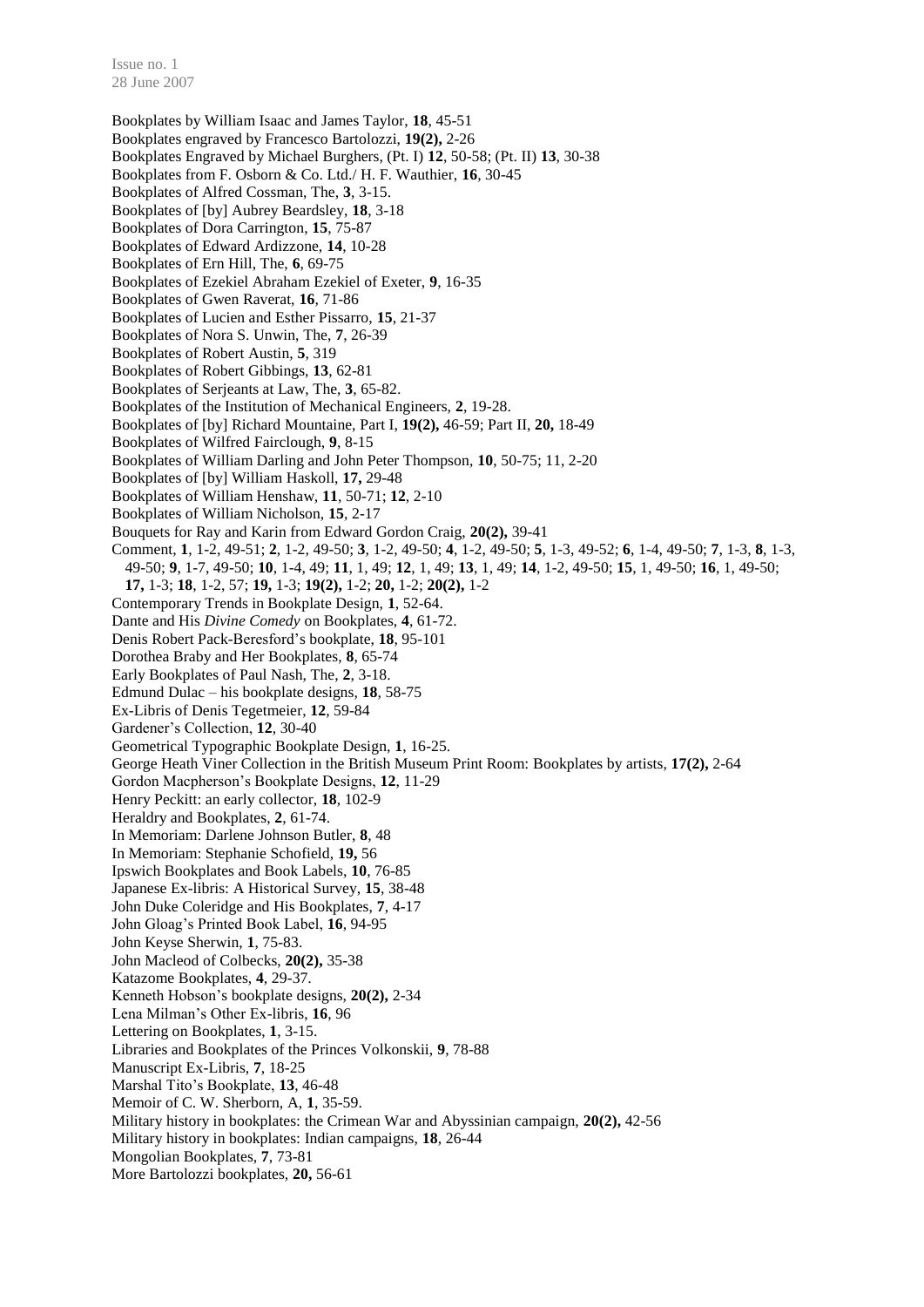Naval History in Bookplates, **13**, 50-61; 14, 28-44; 15, 95 Old Friends, Old Books, Old Wines, **14**, 56-70 Orders of Chivalry and Decorations Depicted on Bookplates, **8**, 14-40 Paul Nash, **15**, 96 Portrait of A Bookplate: Daniel and Thomas Bellamy, **4**, 42-45; Reg Butler, **3**, 44- 46; King Carl XVI Gustaf, **3**, 91-93; Louis Michaud, **2**, 91-94; Unrecorded Dobuzhinskii Design, **1**, 87-89; Caesar Ward & Richard Chandler, **2**, 43-46; Dennis Yates Wheatley, **4**, 92-94; Willen Library, **1**,43-45; Elkan Nathan Adler, **5**, 94-97; Herefordshire Female Servants' Reward Society, **6**, 80-83; Carl Gustav Jung, **5**, 42-46; Theophilus Lindsey Bequest Label, **8**, 92-94; Peter Muilman, **7**, 43-46; Maximilian Robert and Sofia Percy-Ffrench, **7**, 85-87; Robert Reid, **8**, 44-47; Marie de Balmain, **9**, 92-94; Bernard Barton – The Quaker Poet, **12**, 41-44; John Conyers of Copt Hall, **12**, 85-88; Emperor Haile Sellassie, **10**, 90-93; **11**, 36-37; Ipswich Town Library, **9**, 39-45; Edward King, **11**, 32-35; Archibald Simpson, **11**, 90-91; St. Martin's School, York, **10**, 43-45; P. K. Randeria, **13**, 39-41; Dr William Stukeley, **14**, 51-55; Amice Calverley, **15**, 88-91; St Elisabeth of Russia, **16**, 46-48; John Campbell, **16**, 87-90; John Rutter, **17,** 26-8; John Comyns of Wood, **18**, 110-2; The Charles Garrett Memorial bookplate, **19,** 47-50; Revd. Hugh Bailye, A.M., **20,** 62-4

- Pravoslav Sovak as a Bookplate Designer, **4**, 82-88.
- Premium Bookplates of Trinity College, Dublin, **9**, 51-77
- Prices…Prices…, **10**, 5-11
- Printers', Stationers', and Ex-Libris Labels, **14**, 3-9
- Printing Processes for Bookplates: A Critique, **2**, 51-60.
- Profile of an Artist: Diana Bloomfield, **4**, 38-41; Will Carter, **2**, 41-42; Gerald Cobb, **2**, 88-90; Philip Hagreen, **3**, 88-90; Joan Hassall, **1**, 84-86; Mark Severin, **1**, 40-42; Richard Shirley Smith, **3**, 42-43; Henry Wilkinson, **4**, 89-91; Leslie Benenson, **5**, 39-41; Reg Boulton, **8**, 41-43; Simon Brett, **7**, 40-42; Anne Jope, **7**, 82-84; David Kindersley, **5**, 90-93; Hilary Paynter, **6**, 76-79; Stanley Reece, **8**, 89-91; Sarah van Niekerk, **6**, 41-44; Oriol Bath, **9**, 89-91; Claire Dalby, **9**, 36-38; John Lawrence, **10**, 39-42; Frank Martin, **10**, 86-89; Jeffery Matthews, **12**, 45-48; Peter Reddick, **12**, 89-92; Michael Renton, **11**, 92-96; Jonathan Stephenson, **11**, 29-31; Ron Smith, **13**, 42-45; Rosalind Bliss, **14**, 45-47; Mark Bury, **16**, 91-93; Timothy Noad, **18**, 52-56; Graham Rust, **19,** 44-6
- Reflections on Disposing of Bookplate Collections, **1**, 26-34.
- Reviews: Bookplates of Philip Hagreen, The, **1**, 46-48; Dictionary of Victorian Wood Engravers, **4**, 46-48; Ex-Libris of Simon Brett, The, **2**, 47-48; Michel Fingesten: Das graphische Werk, **3**, 47-48; J. A. C. Harrison: Artist & Engraver, **2**, 95-96; Lietuvos knygos zenklai, 1518-1918, **3**, 94-96; Literatura o knizhnykh znakakh, **1**, 90-96; Novaia literatura o knizhnykh znakakh, **1**, 90-96; Alexandre de Riquer i l'Exlibrisme, **4**, 95-96; Bibliografia Italiana dell'ex-libris, con il patrocino dell'Accademia dell'ex-libris, **7**, 47-48; Bookplates in the News, 1970-1985, **5**, 47-48; The Bookplates of Robert Hancock, James Ross, and William Bache, **6**, 48; Catálogo de Ex Libris de Bibliotecas Españolas, **8**, 95-96; The Engraved Bookplates of Eric Gill 1908 -1940, **5**, 98-100; L'Exlibris: Histoire, Art, Techniques, **7**, 92-96; Ex-libris o el arte de identificar sus libros 1470-1988, **6**, 94 96; Some Recollections of a Bookplate Collector, **7**, 88-91; British Royal Bookplates and Ex-Libris of Related Families, **10**, 46-48; Complete Catalogue Raisonné of Ex-Libris by Shin Taga, 1973-1992, **12**, 93-95; Ex Libris. Quaderns d'investigació exlibrística Nos. 6-9, **12**, 95-96; Exlibris in Buchern der Bibliothek der Universitat Konstanz, **9**, 95-96; Die Exlibris des Emil Orlik, **11**, 44- 48; Medicina e Arte nelle Scienze Biomediche, **11**, 38-43; Musikalisches im Exlibris, **10**, 94-96; Tangier Bookplates, **11**, 38-43; Typographic Bookplates of Ward Ritchie, **9**, 47-48; Bookplate International, **13**, 94- 96; Book Illustrations of Orlando Jewitt, **14**, 48; The World of Ex-libris, Belgrade, **14**, 95-6; Exlibris. Hasip Pektas, **15**, 92-94
- Russian Royal Bookplates, **3**, 51-64.
- Scissors and Paste, **8**, 75-78
- Simon Gribelin, **6**, 15-40
- Some Bonaparte, Murat and Leuchtenberg bookplates, **17,** 10-25
- Some Bookplates in York Minster Library, **5**, 20-38
- Some Macabre Bookplates, **16**, 18-29
- Some Rothschild bookplates, **20,** 2-17
- Tegetmeier Addenda, **13**, 96
- Theatrical Bookplates in the Tenin Collection, **2**, 75-87.
- Thomas Bewick and Russia, **7**, 51-72
- Three Bulgarian royal bookplates, **19(2),** 60-4
- Three bookplates by Don Pottinger, **20,** 50-5
- Trade Cards and Bookplates, **15**, 61-74
- Tranquillo Marangoni, Wood Engraver. The Man and the Artist, **11**, 21-27